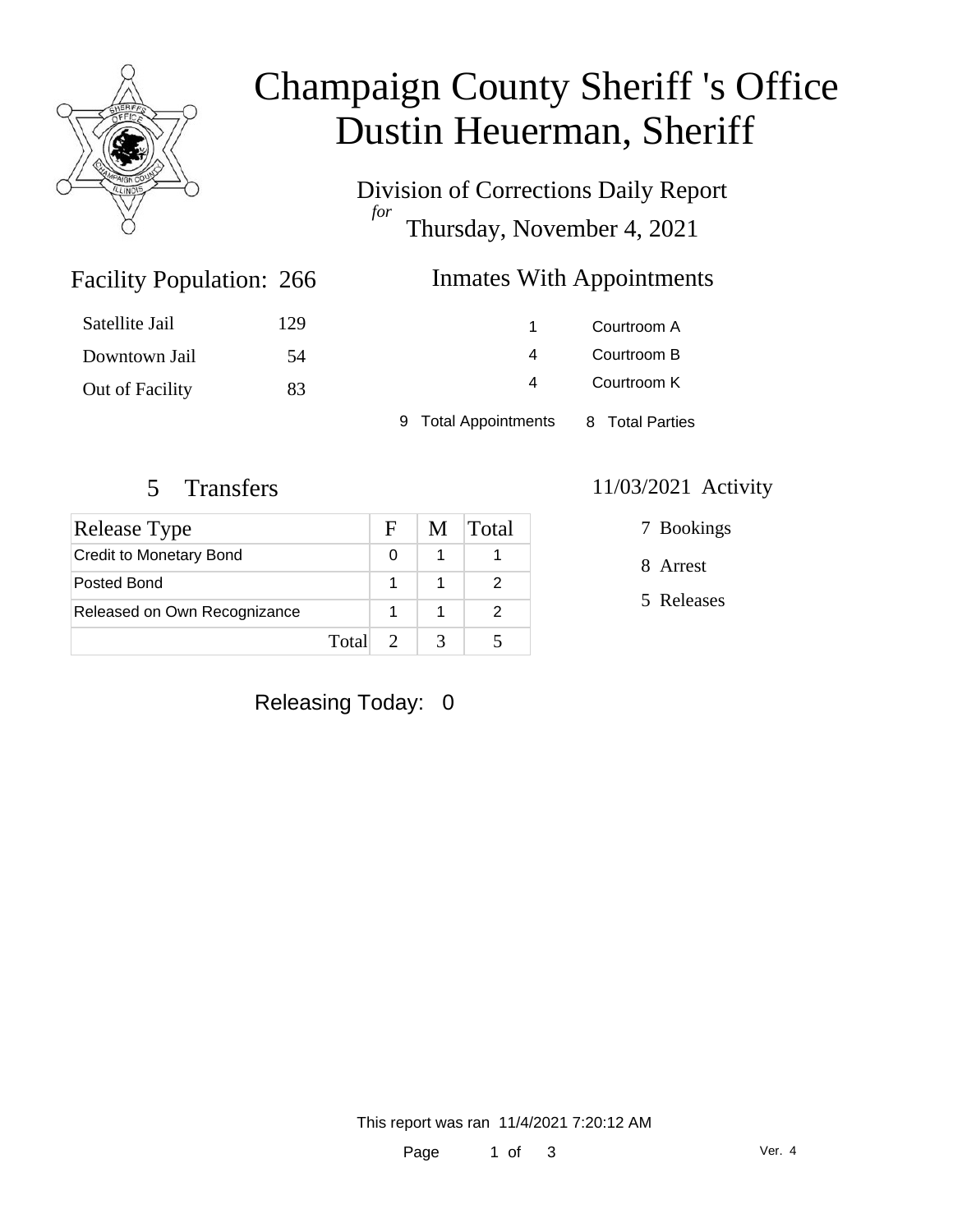

# Champaign County Sheriff 's Office Dustin Heuerman, Sheriff

Division of Corrections Daily Report *for* Thursday, November 4, 2021

#### Custody Status Count

- Electronic Home Dentention 20
	- Felony Arraignment 8
		- Felony Other 6
	- Felony Pre-Sentence 5
		- Felony Pre-Trial 184
	- Felony Pre-Trial DUI 3
	- Felony Sentenced CCSO 3
	- Felony Sentenced IDOC 15
		- Hold Other 4
		- Hold Sentenced IDOC 1
	- Misdemeanor Arraignment 1
		- Misdemeanor Other 1
		- Misdemeanor Pre-Trial 3
			- Petition to Revoke 2
			- Remanded to DHS 10
				- Total 266

This report was ran 11/4/2021 7:20:12 AM